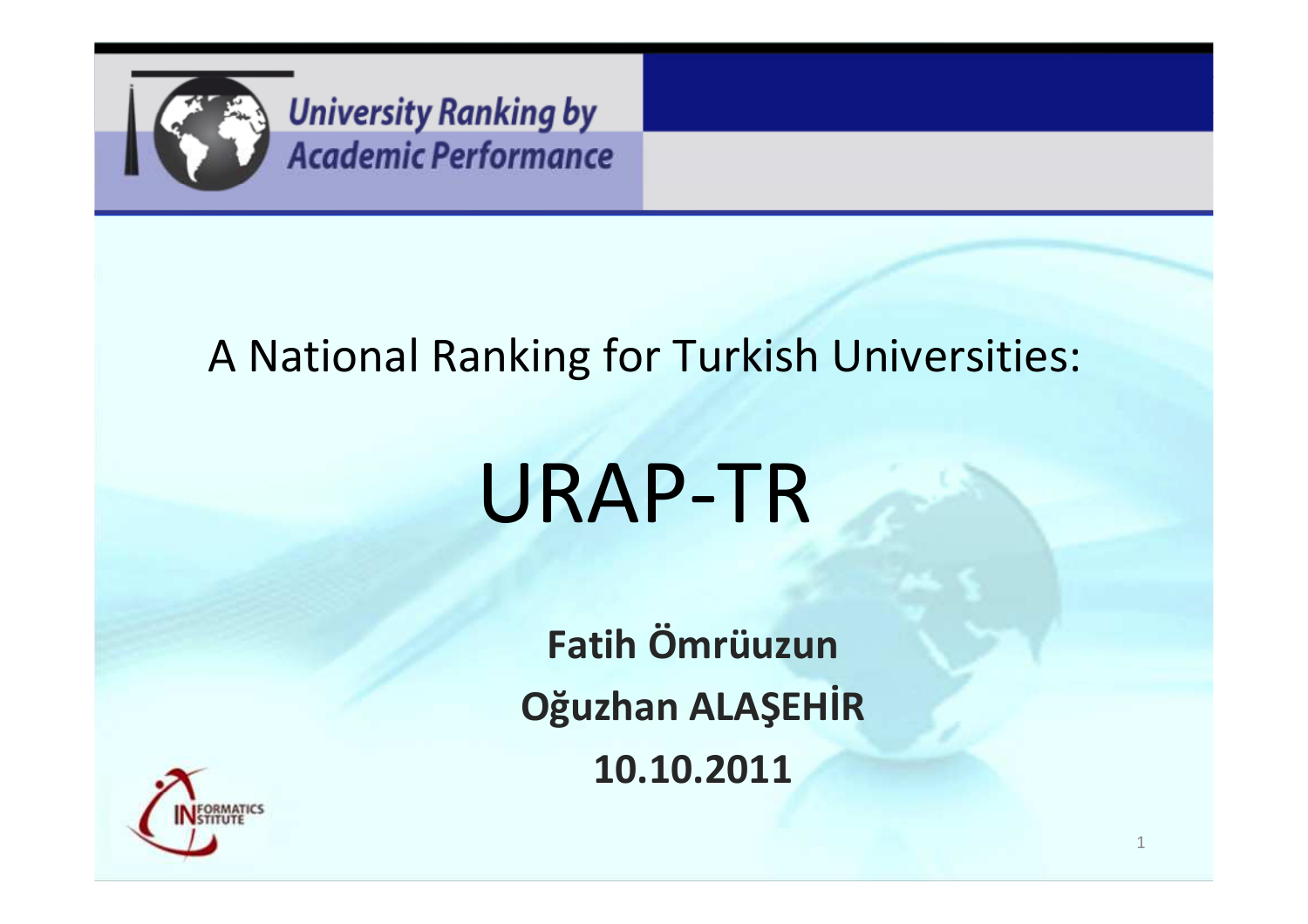

#### **OUTLINE**

- $\bullet$ Introduction
- $\bullet$ History
- •Methodology
- Conclusion

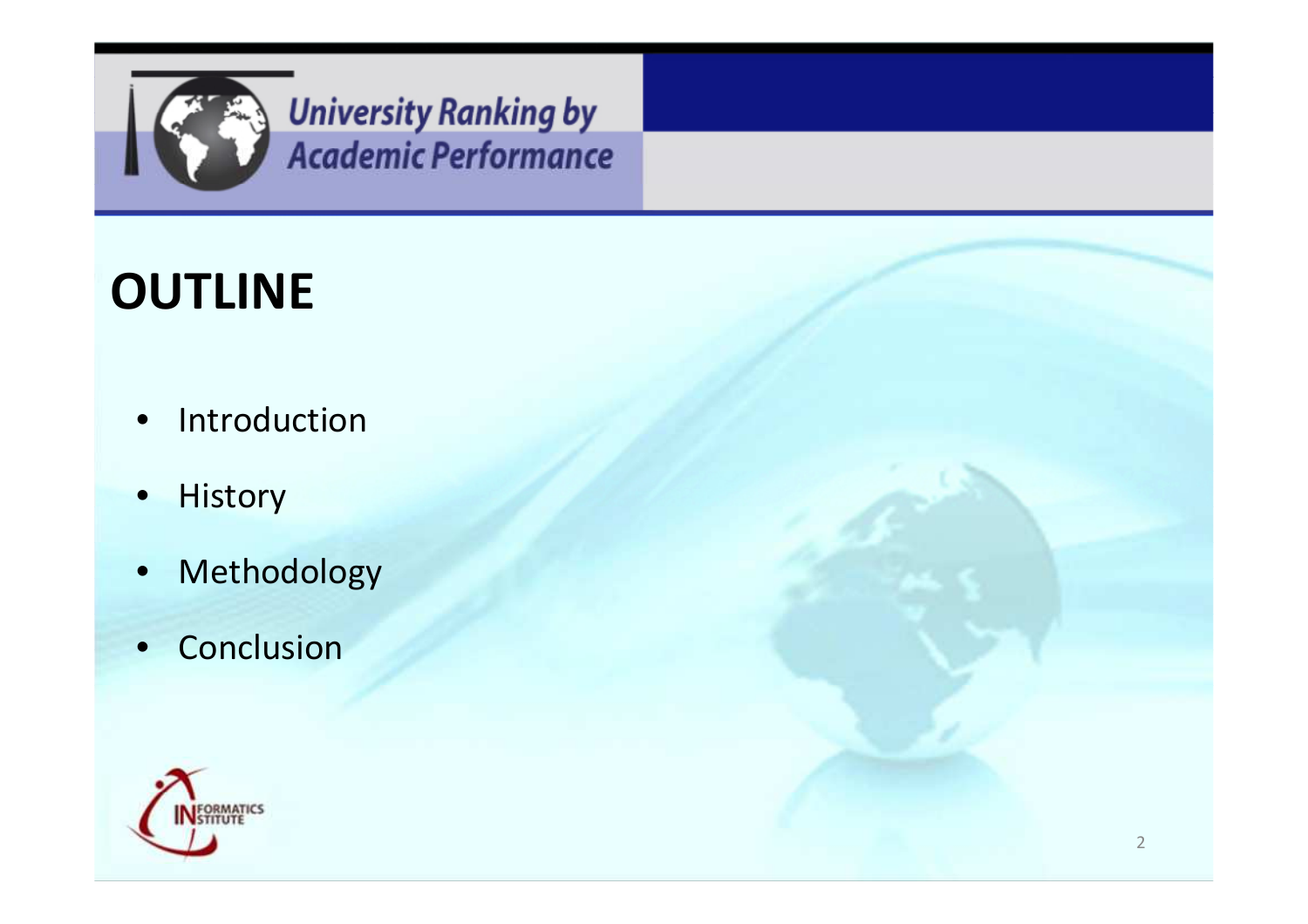

# **Ranking Systems**

- •First step in 1983 with US News & World Report
- •Local and Global Rankings emerged
- •Increase in the number of systems recently
- Variations in quality perception, evaluation indicators, employed sources and results

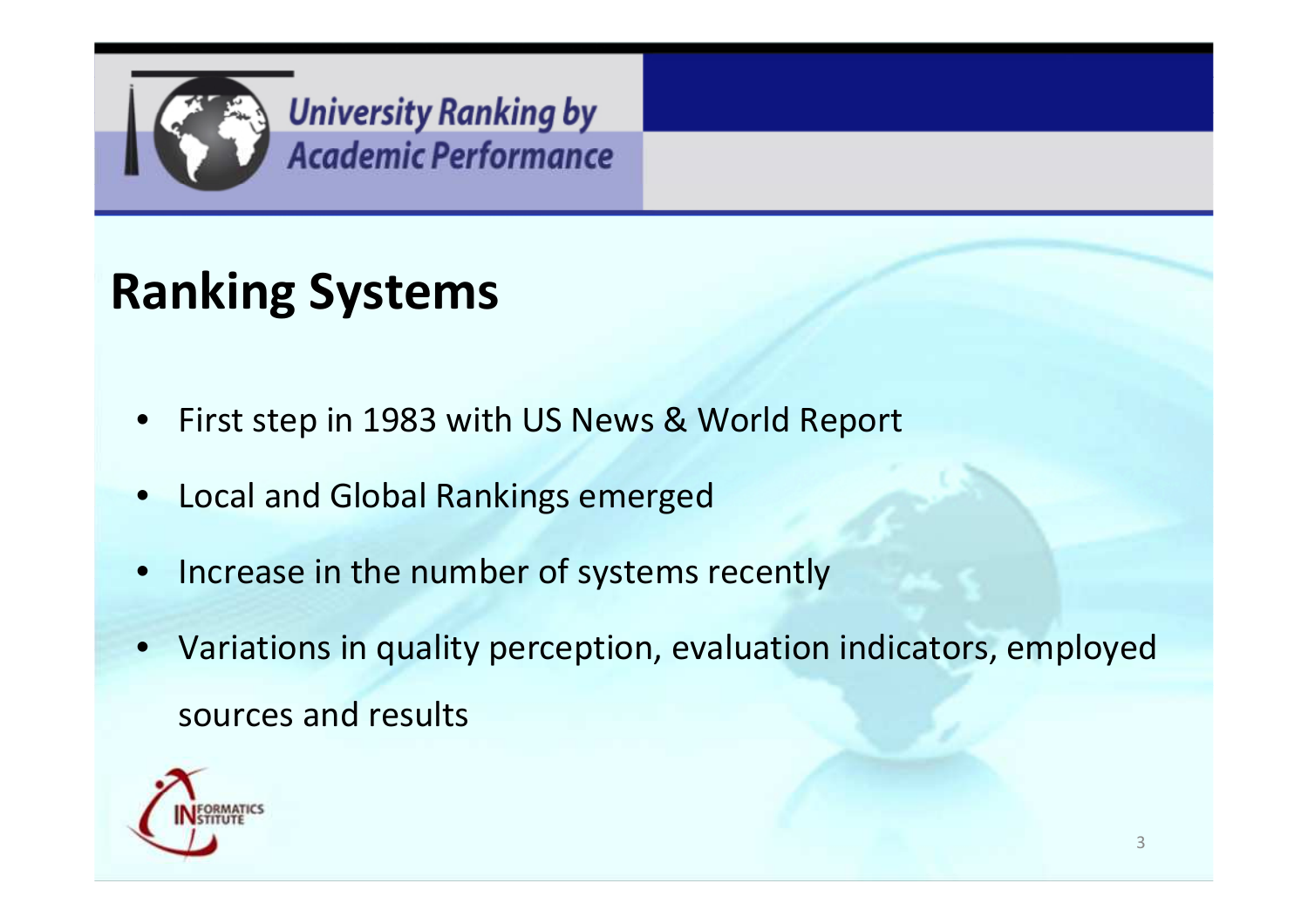

# **Who may follow them ?**

- $\bullet$ Students,
- $\bullet$ Academicians,
- $\bullet$ University Administrators,
- •Higher Education Authorities, Coordinators
- •Press
- •Industry

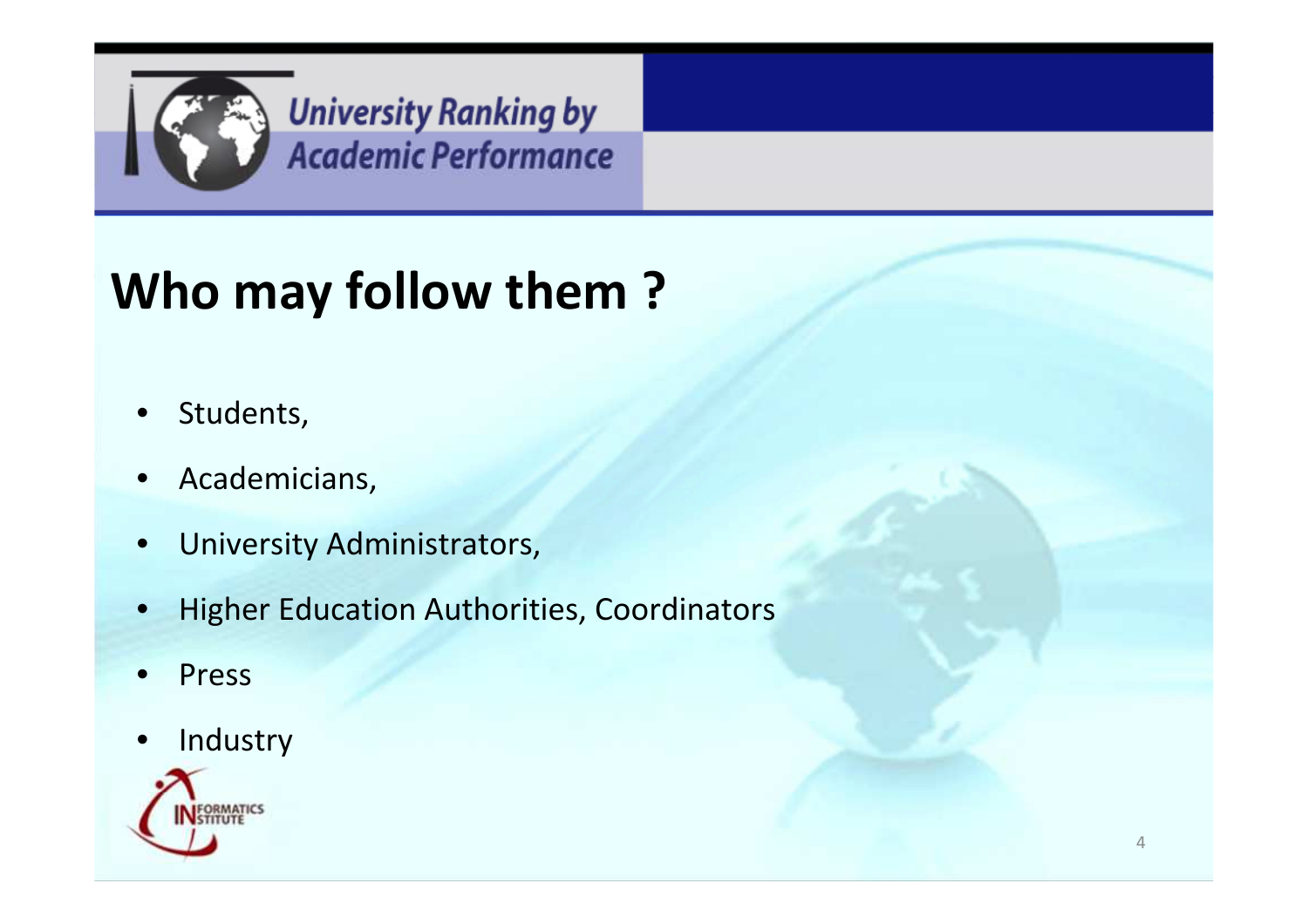

#### **Global Ranking Systems**



**Ranking Web of World Universities** 

**Higher Education Evaluation &<br>Accreditation Council of Taiwan** 

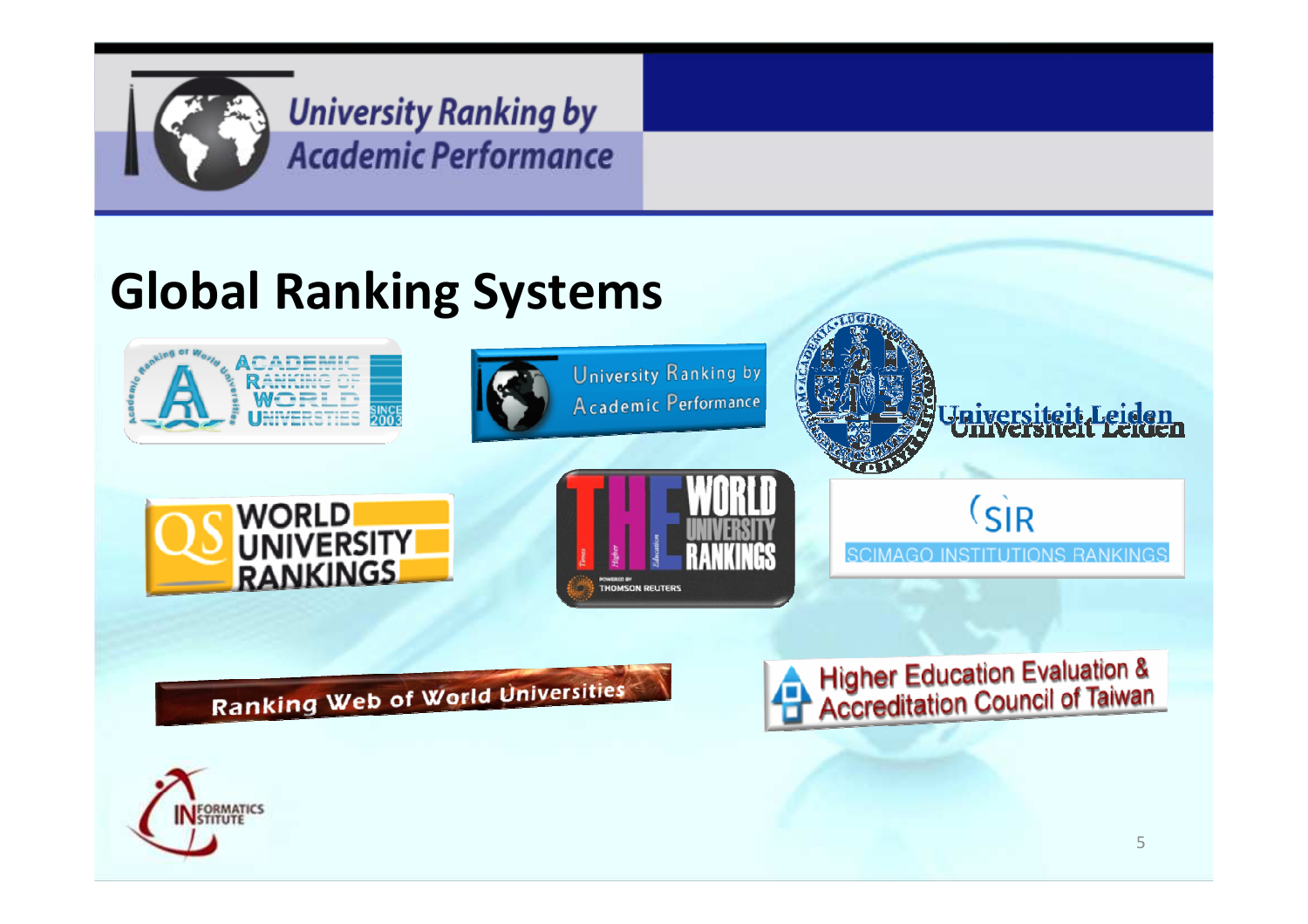

# **Values of Global Ranking Systems**

- $\bullet$ Attract attention to higher education
- •Enhance the expectations from a university, try to define standards
- $\bullet$ Support to increase «quality» in higher education
- •**•** Introduce best universities from different countries

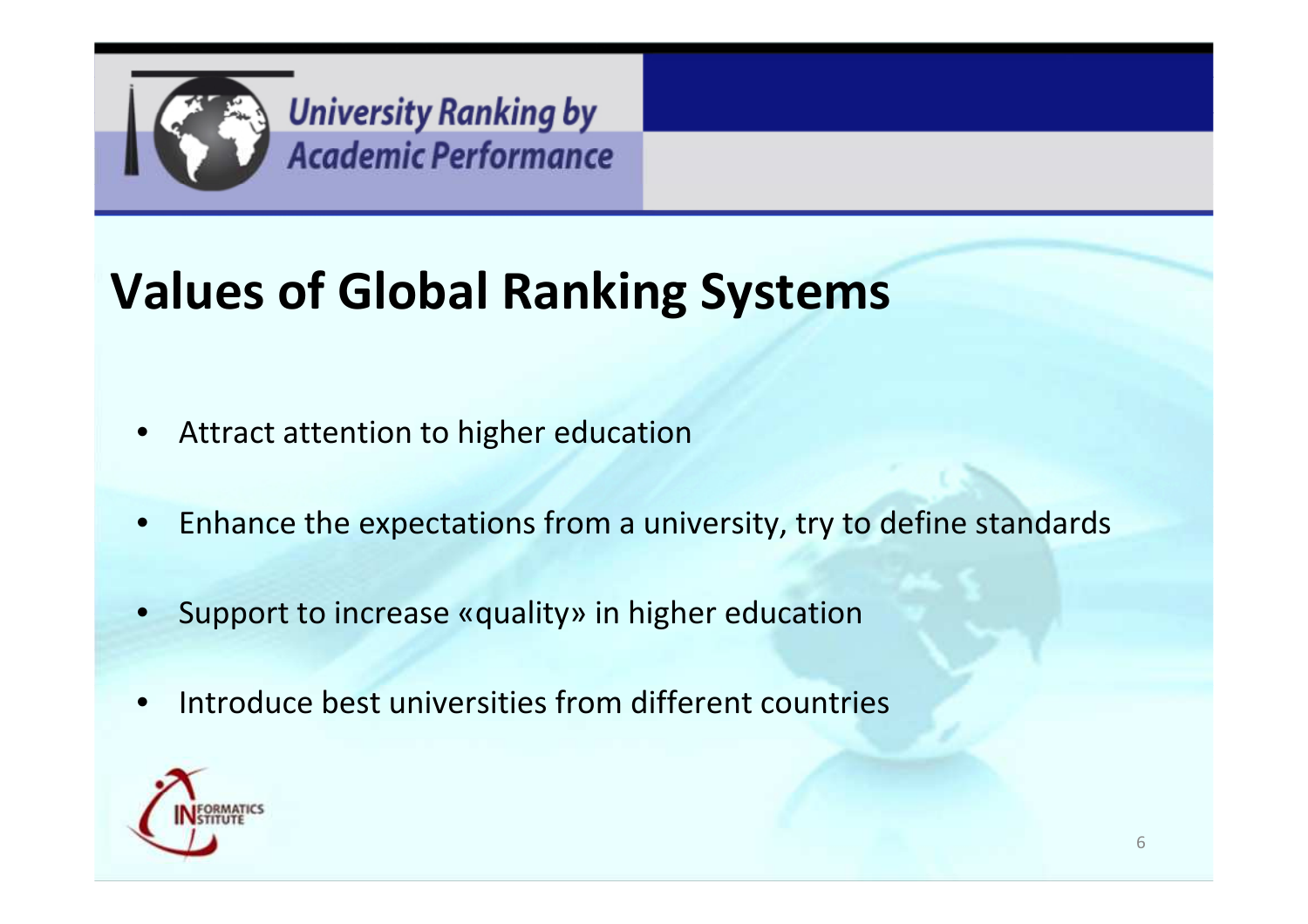

# **Drawbacks of Global Ranking Systems**

- $\bullet$ Lack of national characteristics, factors
- $\bullet$ Indiscriminative scoring
- $\bullet$ Size dependency
- $\bullet$ Limited coverage in terms of scope (#of universities ranked)

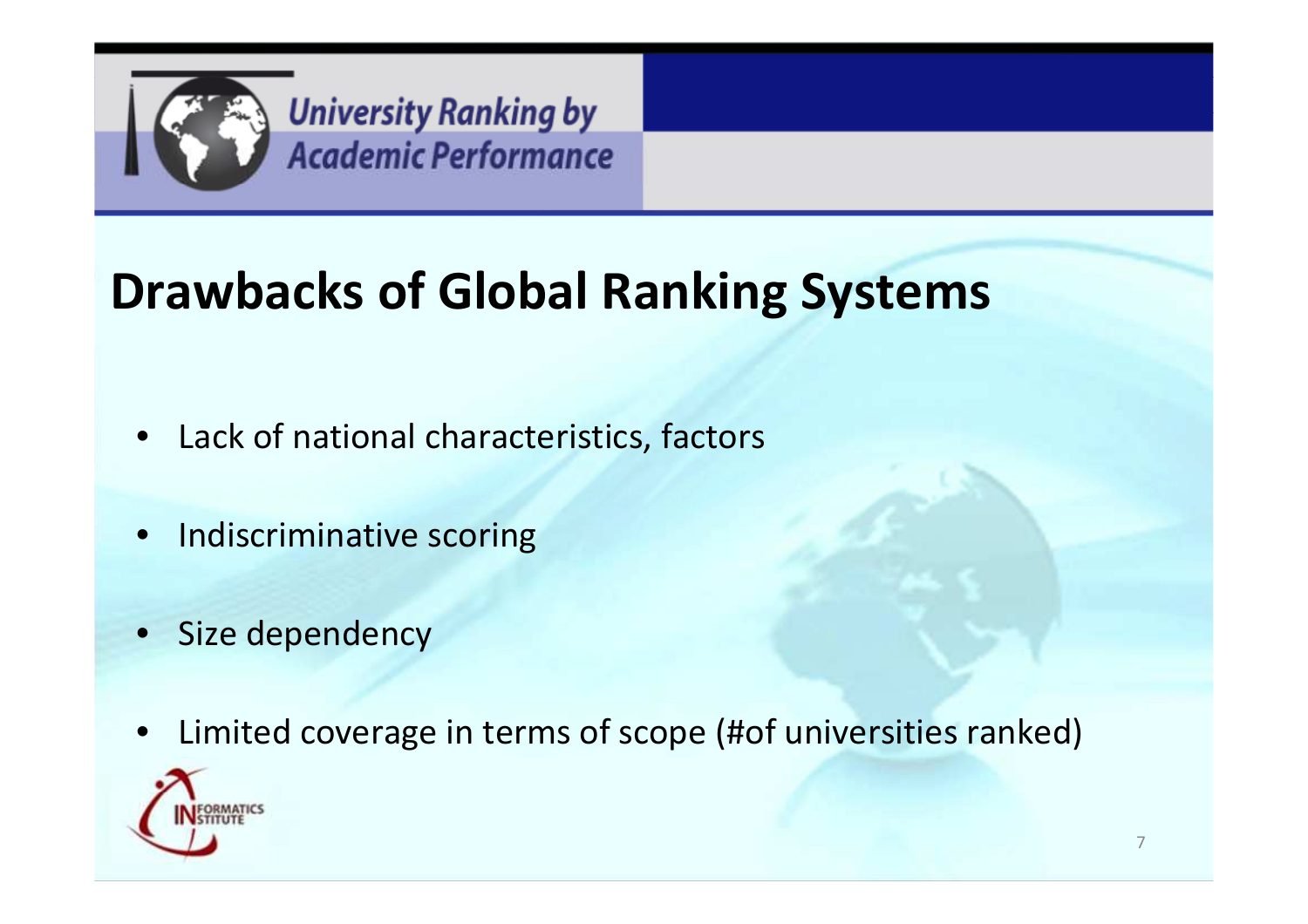

#### **Turkish Universities in Global Rankings**

| <b>University</b>           | <b>ARWU</b>       | QS                           | <b>THE</b>               | <b>HEEACT</b> | <b>Leiden</b> |
|-----------------------------|-------------------|------------------------------|--------------------------|---------------|---------------|
|                             |                   |                              |                          |               |               |
| Ankara Univ.                |                   | $\overline{\phantom{a}}$     |                          |               | 498           |
| <b>Atatürk Univ</b>         | $\qquad \qquad -$ | $\overline{\phantom{a}}$     | -                        |               | 491           |
| Çukurova Univ               |                   | 601                          |                          |               |               |
| Dokuz Eylül Univ            | $\qquad \qquad -$ | $\overline{\phantom{m}}$     | -                        |               | 488           |
| <b>Ege Univ</b>             |                   | $\qquad \qquad \blacksquare$ |                          |               | 476           |
| <b>Gazi Univ</b>            | $\qquad \qquad -$ | $\overline{\phantom{a}}$     | -                        |               | 495           |
| <b>Hacettepe Univ</b>       |                   | 601                          |                          |               | 492           |
| <b>I.D. Bilkent Univ</b>    | $\qquad \qquad -$ | 332                          | 112                      |               |               |
| <b>Istanbul Univ</b>        | 401-500           | 401-450                      |                          |               | 493           |
| <b>İstanbul Teknik Univ</b> |                   | 451-500                      |                          |               | 435           |
| <b>Koç Univ</b>             |                   | 401-450                      | $\overline{\phantom{0}}$ |               |               |
| <b>METU</b>                 |                   |                              | 183                      |               | 468           |
| <b>Sabancı Univ</b>         | $\qquad \qquad -$ | 401-450                      | $\qquad \qquad -$        |               |               |

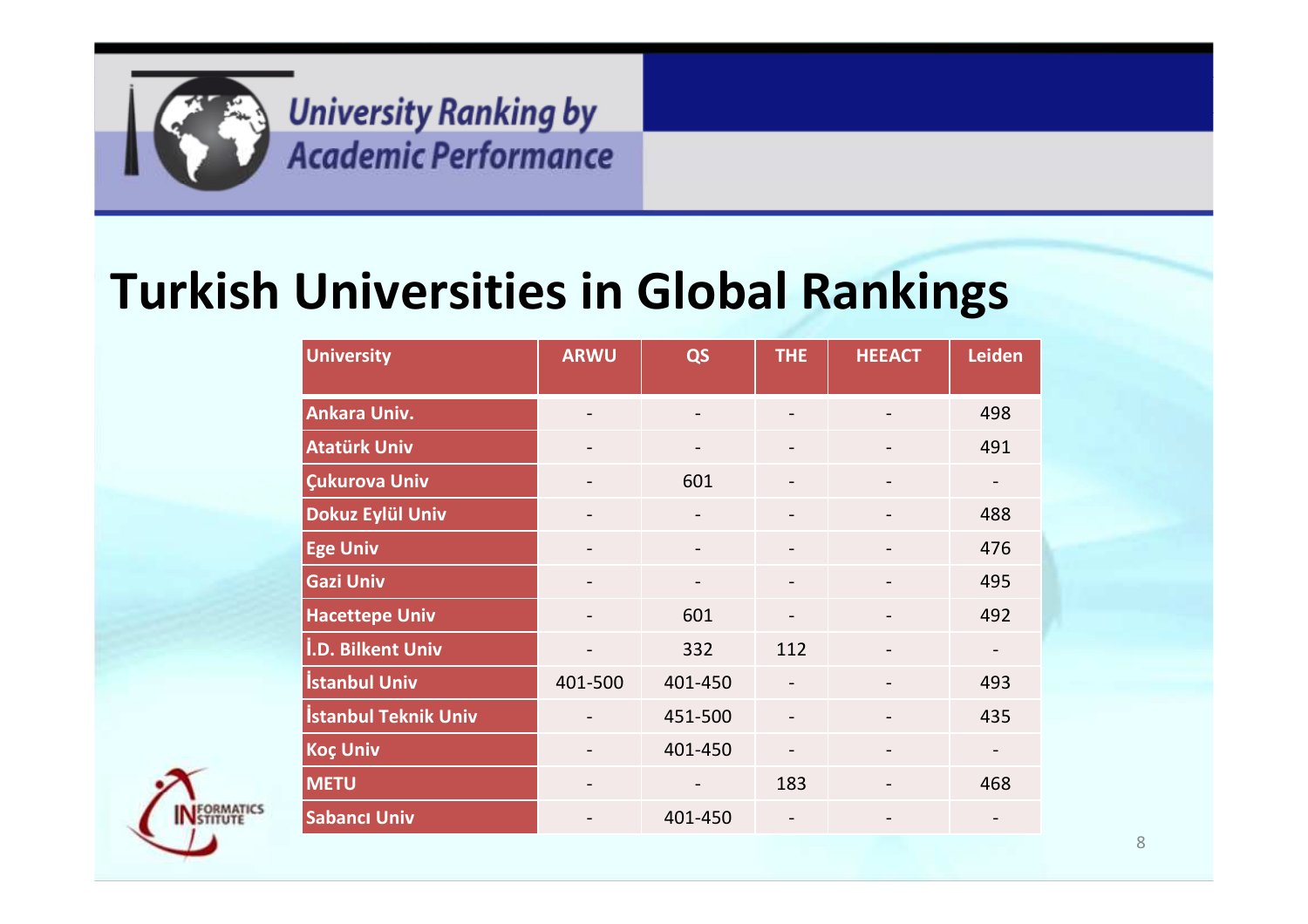

#### **Efforts to overcome drawbacks**

| <b>Country / Reigon</b> | <b>Systems</b>                                                                                                                                                                                                                                                                                                                                                                                                                                                                                               |  |  |  |  |  |  |  |
|-------------------------|--------------------------------------------------------------------------------------------------------------------------------------------------------------------------------------------------------------------------------------------------------------------------------------------------------------------------------------------------------------------------------------------------------------------------------------------------------------------------------------------------------------|--|--|--|--|--|--|--|
| <b>USA</b><br>Canada    | OEDb's Online College Rankings, The Princeton Review College Rankings, The Washington Monthly<br>Rankings, The Top American Research Universities, UTD Top 100 Business School Research<br>Rankings<br>Maclean's Panking of Canadian Universities<br>$S_1$ rding of<br>str_iar <mark>_ln</mark><br>$\mathsf{c}$ Melt $\mathsf{u}$<br>$\mathcal{L}$ $\mathbb{R}$ $\mathbb{R}$<br>$\Box$ on $\Box$<br>المه<br>้าะ<br>ng Randng,<br><b>All-un</b><br>- 15<br>æ<br>University Rankings, Focus University Ranking |  |  |  |  |  |  |  |
| <b>China</b>            |                                                                                                                                                                                                                                                                                                                                                                                                                                                                                                              |  |  |  |  |  |  |  |
|                         | Netbig's Chinese University Ranking                                                                                                                                                                                                                                                                                                                                                                                                                                                                          |  |  |  |  |  |  |  |
| <b>England</b>          | Guardian University Guide, The Complete University Guide, The Times Good University Guide                                                                                                                                                                                                                                                                                                                                                                                                                    |  |  |  |  |  |  |  |
| <b>Hong Kong</b>        | Education18.com & the Public Opinion Program                                                                                                                                                                                                                                                                                                                                                                                                                                                                 |  |  |  |  |  |  |  |
| <b>Japan</b>            | Kawaijuku Rankings, Asahi Shimbun Newspaper Ranking, Recruit Ltd. Ranking, Sunday Mainichi<br>Newspaper Ranking                                                                                                                                                                                                                                                                                                                                                                                              |  |  |  |  |  |  |  |
| India                   | JAM College Ranking, India's Best Colleges                                                                                                                                                                                                                                                                                                                                                                                                                                                                   |  |  |  |  |  |  |  |
| <b>Ukraine</b>          | <b>Compass National University Ranking</b>                                                                                                                                                                                                                                                                                                                                                                                                                                                                   |  |  |  |  |  |  |  |
| <b>Switzerland</b>      | Swiss Centre for Science and Technology Studies' 'Champions league'                                                                                                                                                                                                                                                                                                                                                                                                                                          |  |  |  |  |  |  |  |
| <b>Slovakia</b>         | The Independent Slovak Academic Ranking and Rating Agency                                                                                                                                                                                                                                                                                                                                                                                                                                                    |  |  |  |  |  |  |  |
| Pakistan                | Pakistan Higher Education Commission Ranking of Universities                                                                                                                                                                                                                                                                                                                                                                                                                                                 |  |  |  |  |  |  |  |
| <b>Asia</b>             | Asia's Best Universities                                                                                                                                                                                                                                                                                                                                                                                                                                                                                     |  |  |  |  |  |  |  |

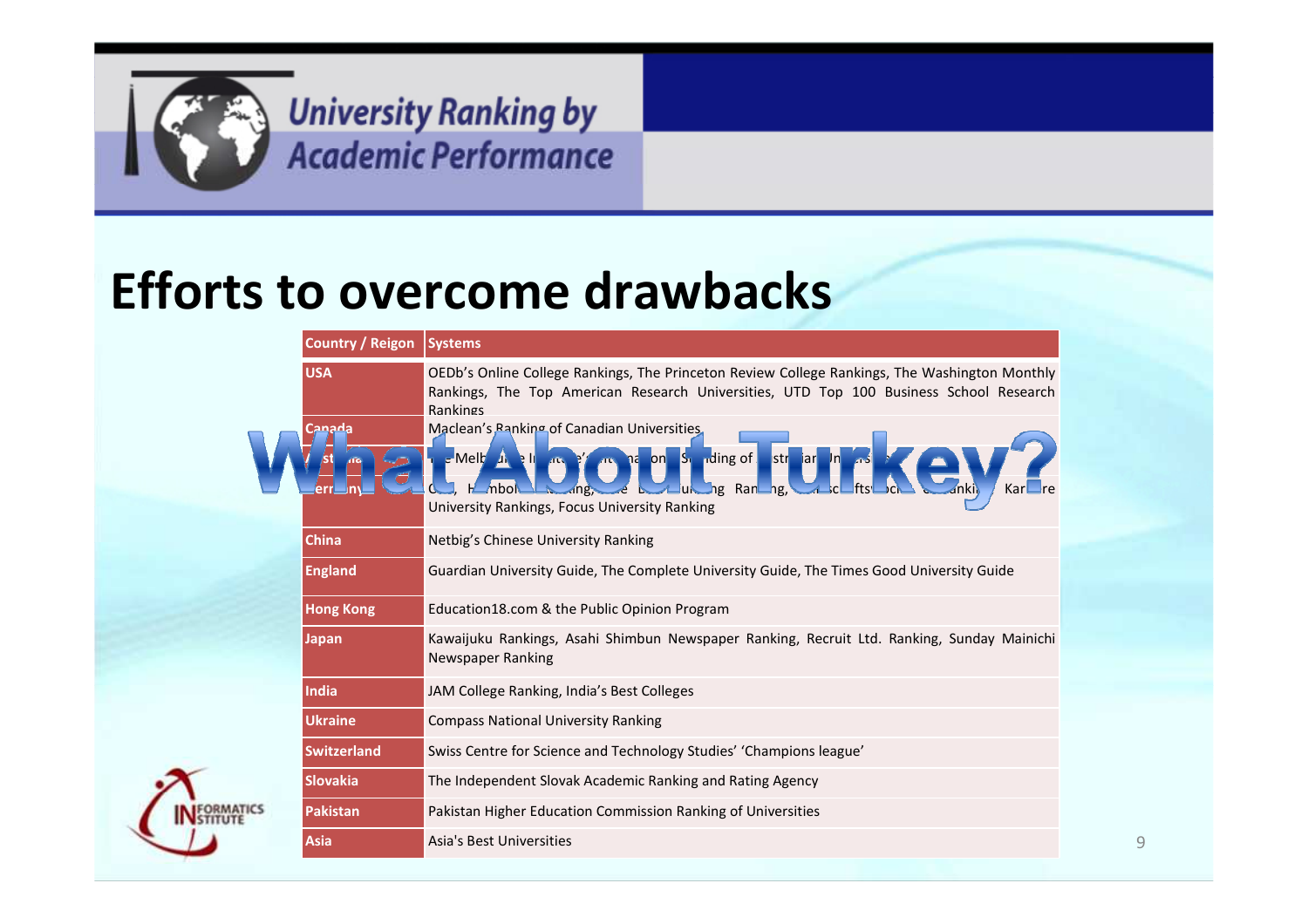

#### **URAP – TR**

- $\bullet$  URAP (University Ranking by Academic Performance) Research Laboratory
- $\bullet$ First time in 2009
- $\bullet$  Motto: «All universities need to know where they take place in order to improve required skills»
- •A ranking with 9 indicators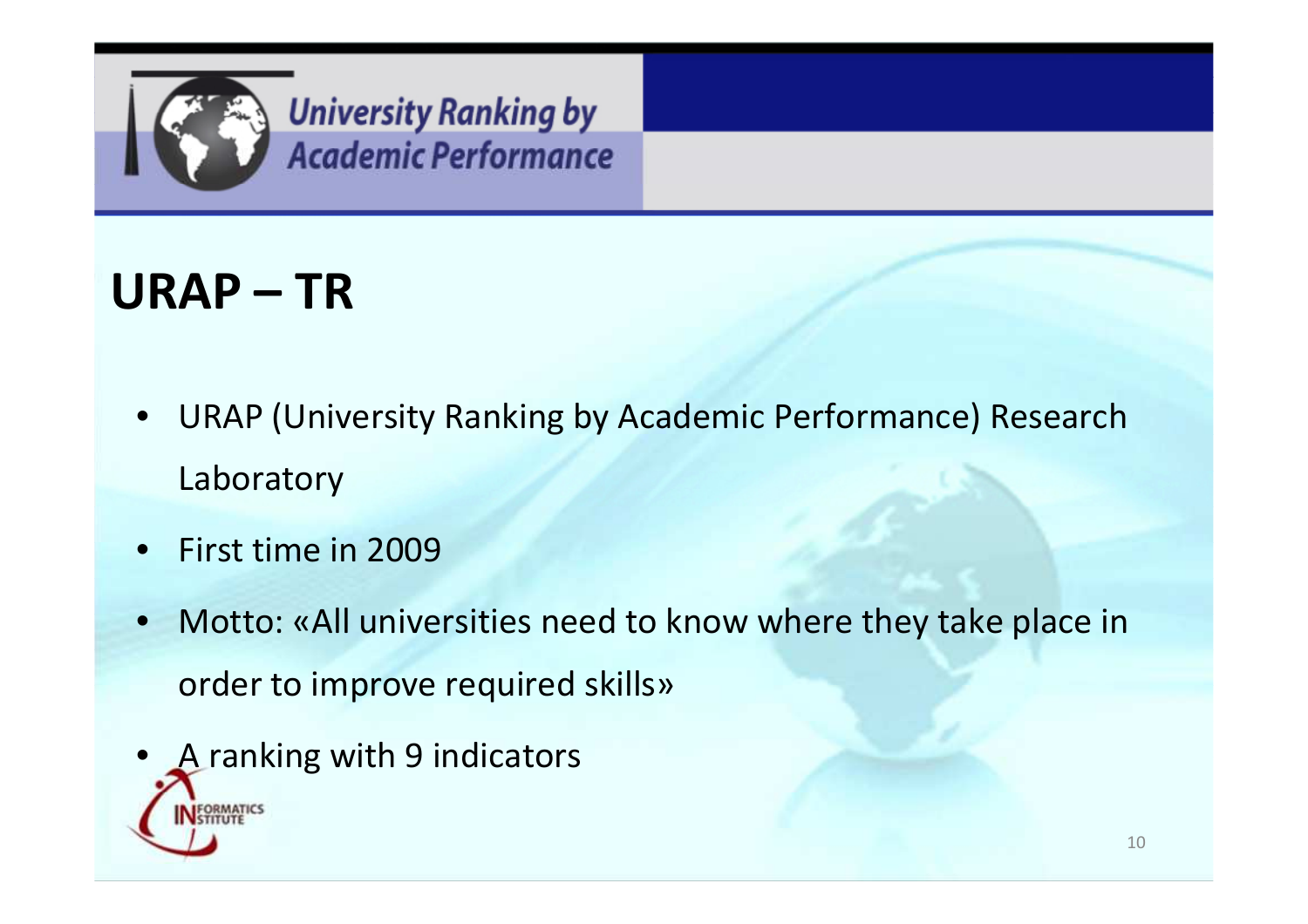

#### **URAP TEAM**

 **Prof. Dr. Ural AKBULUTURAP CoordinatorFormer President of METU**

**Prof. Dr. Canan ÇİLİNGİRDept. of Industrial EngineeringMETU**

**Prof. Dr. Ayşen AKKAYADept. of StatisticsMETU**

**Oğuzhan ALAŞEHİRInformatics Institute, METU**



**Fatih ÖMRÜUZUNInformatics Institute, METU** **Prof. Dr. Nazife BAYKALURAP Associate CoordinatorInformatics Institute, METU**

**Assist. Prof. Dr. Sevgi ÖZKANInformatics InstituteMETU**

**Dr. Murat Perit ÇAKIRInformatics InstituteMETU**

**Nergis GÜRELInformatics Institute, METU**

**Informatics Institute, METU** 11 **Buket ARAN**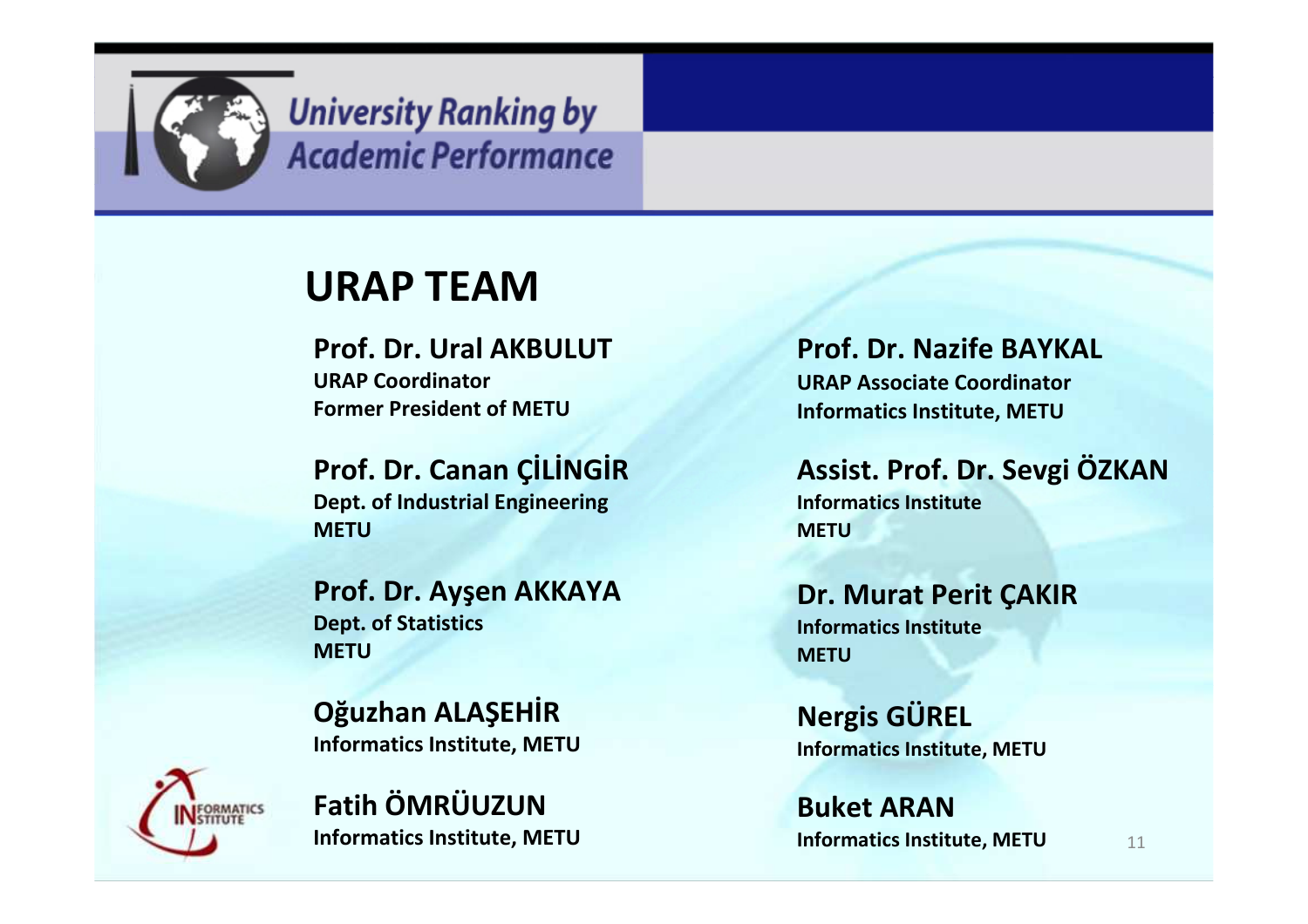

#### **ADVISORY BOARD**

**Prof. Dr. Attila AşkarFormer President of Koç University**

**Prof. Dr. Engin AtaçFormer President of Anadolu University**

**Prof. Dr. Nusret ARASFormer President of Ankara University**



**Prof. Dr. Tunçalp ÖZGENFormer President of Hacettepe University**

**Prof. Dr. Ülkü BAYINDIRFormer President of Ege University**

**Prof. Dr. Ya<sup>ş</sup>ar SÜTBEYAZ Former President of Atatürk University**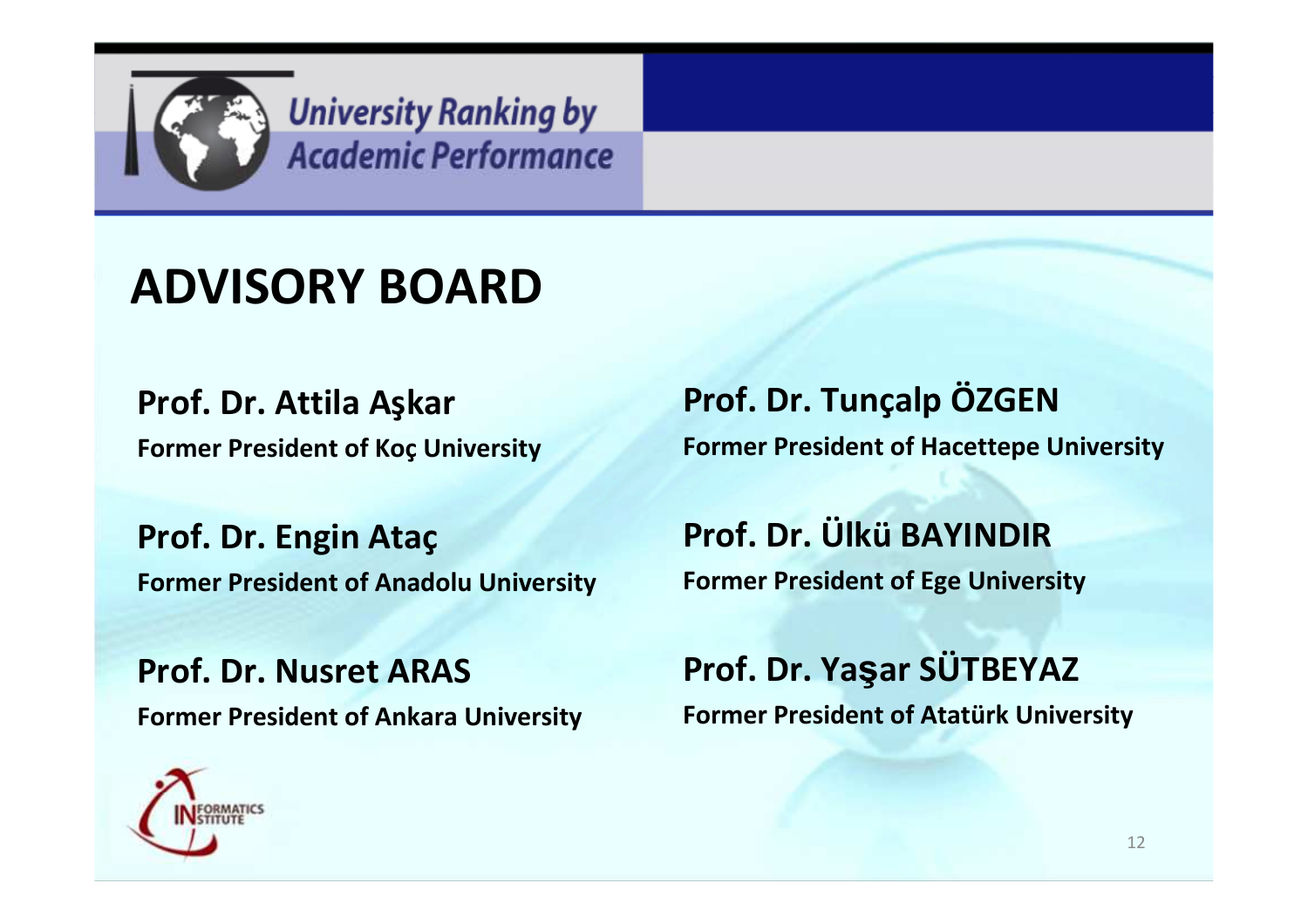

#### **URAP – TR Methodology**

| <b>No</b>               | <b>Indicator</b>                                                        | <b>Targeted Theme</b>            | <b>Data Source</b>                     | <b>Description</b>                                                                                                 |
|-------------------------|-------------------------------------------------------------------------|----------------------------------|----------------------------------------|--------------------------------------------------------------------------------------------------------------------|
| $\mathbf{1}$            | Number of articles                                                      | Research                         | CHE <sup>1</sup>                       | Number of articles published in SCI, SSCI or<br><b>AHCI in 2010.</b>                                               |
| $\overline{2}$          | Number of articles per<br>faculty                                       | Research                         | CHE <sup>1</sup>                       | Number of articles published in 2010 per<br>faculty (Professor, Assoc. Prof and Assist.<br>Prof).                  |
| $\overline{\mathbf{3}}$ | Number of citations                                                     | Research                         | $ S ^2$                                | Number of citations received in 2010 for<br>articles published in 2006 -2010.                                      |
| 4                       | Number of citations<br>per faculty                                      | Research                         | $ISI2$ and<br>CHE <sup>1</sup>         | Number of citations per faculty received in<br>2010 for articles published between 2006 -<br>2010.                 |
| 5                       | <b>Total Number of</b><br><b>Scientific Publications</b>                | Research                         | $ S ^3$                                | Total number of academic<br>publications/citations, proceedings etc.<br>obtained from ISI for the 2006-2010 period |
| 6                       | <b>Total Number of</b><br><b>Scientific Publications</b><br>per faculty | Research                         | ISI <sup>3</sup> and CHE <sup>1</sup>  | Total number of academic publications per<br>faculty for the 2006 - 2010 periods.                                  |
| $\overline{7}$          | Number of Ph.D.<br>students                                             | <b>Education and</b><br>Research | SSPC <sup>4</sup>                      | Number of Ph.D. students In 2010-2011<br>academic years.                                                           |
| 8                       | Percentage of Ph.D.<br>students                                         | <b>Education and</b><br>Research | SSPC <sup>4</sup>                      | Percentage of Ph.D. students among the<br>students in 2010-2011 academic years.                                    |
| 9                       | Number of students<br>per faculty                                       | Education                        | CHE <sup>1</sup> and SSPC <sup>4</sup> | Number of students per faculty In 2010-2011<br>academic years.                                                     |

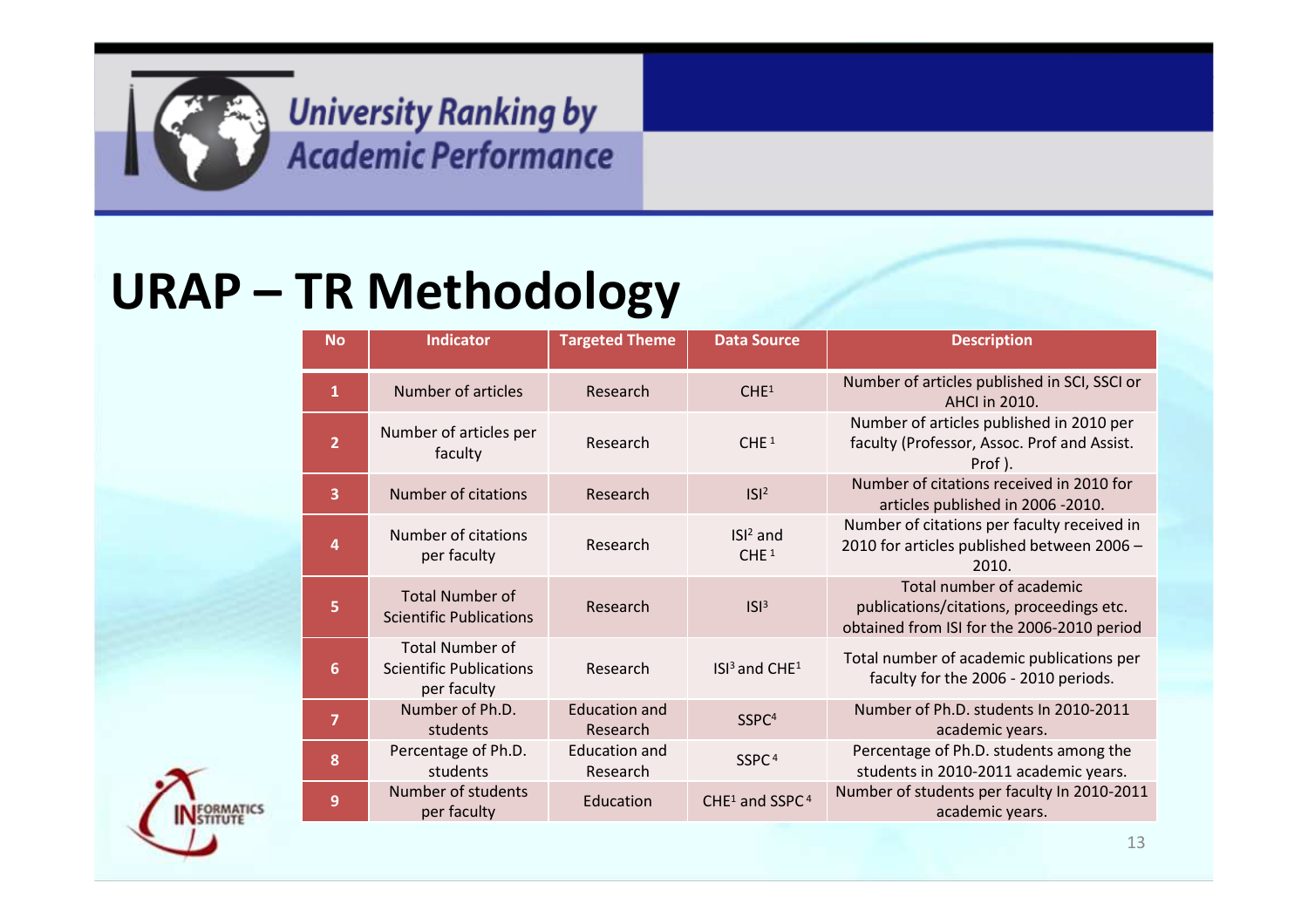

### **In the Methodology**

- •Objective Criteria & Open Data Sources
- •Total Performance + Average Performance
- •Sustainable Performance + Recent Performance
- $\bullet$ Both research & education performance evaluation

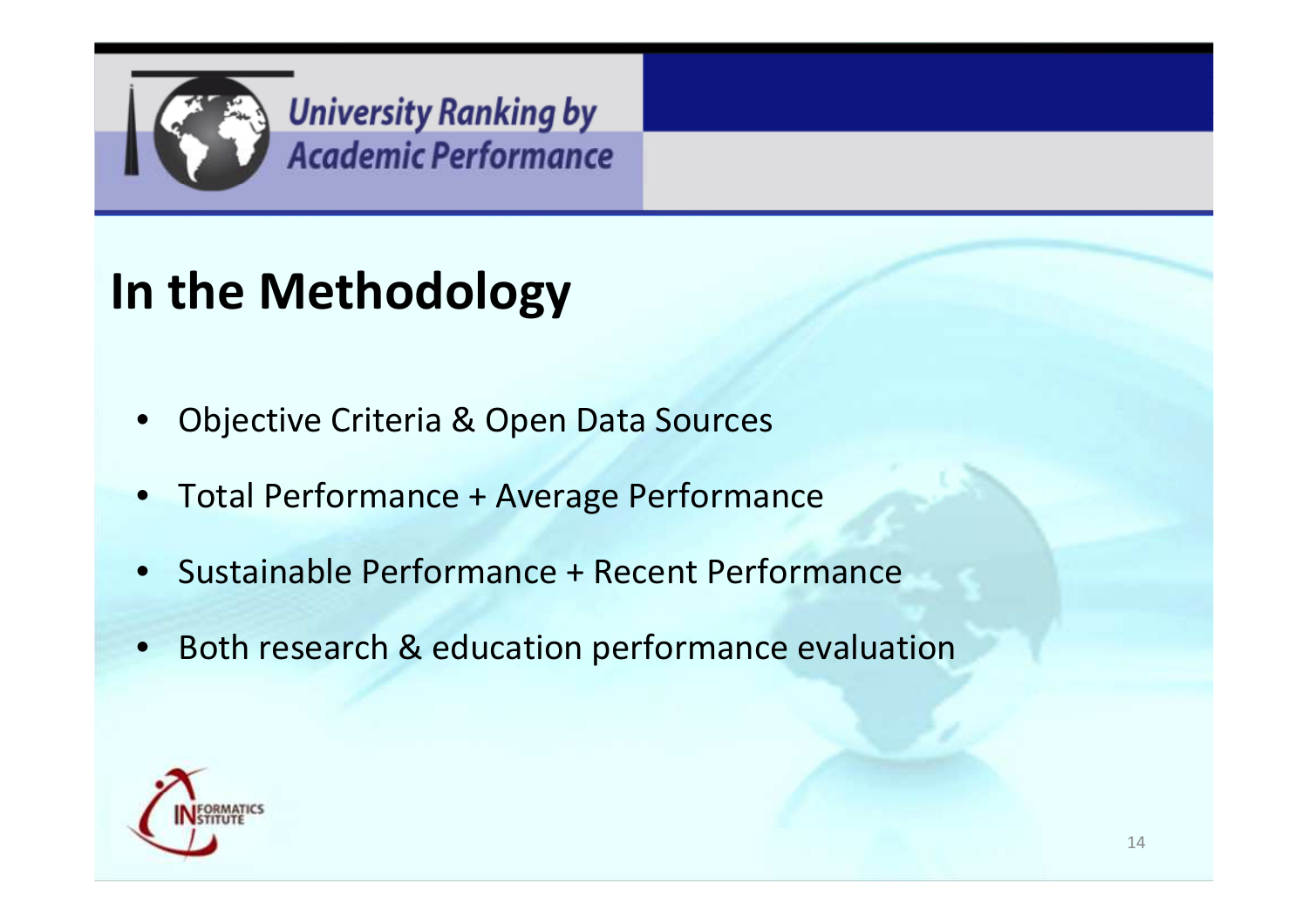

# **Scoring Method**

- $\bullet$ Median based scoring applied.
- •2 groups of universities according to median
- • Linear scoring for each group
	- 50-100 > median
	- 0.1 49.9 < median

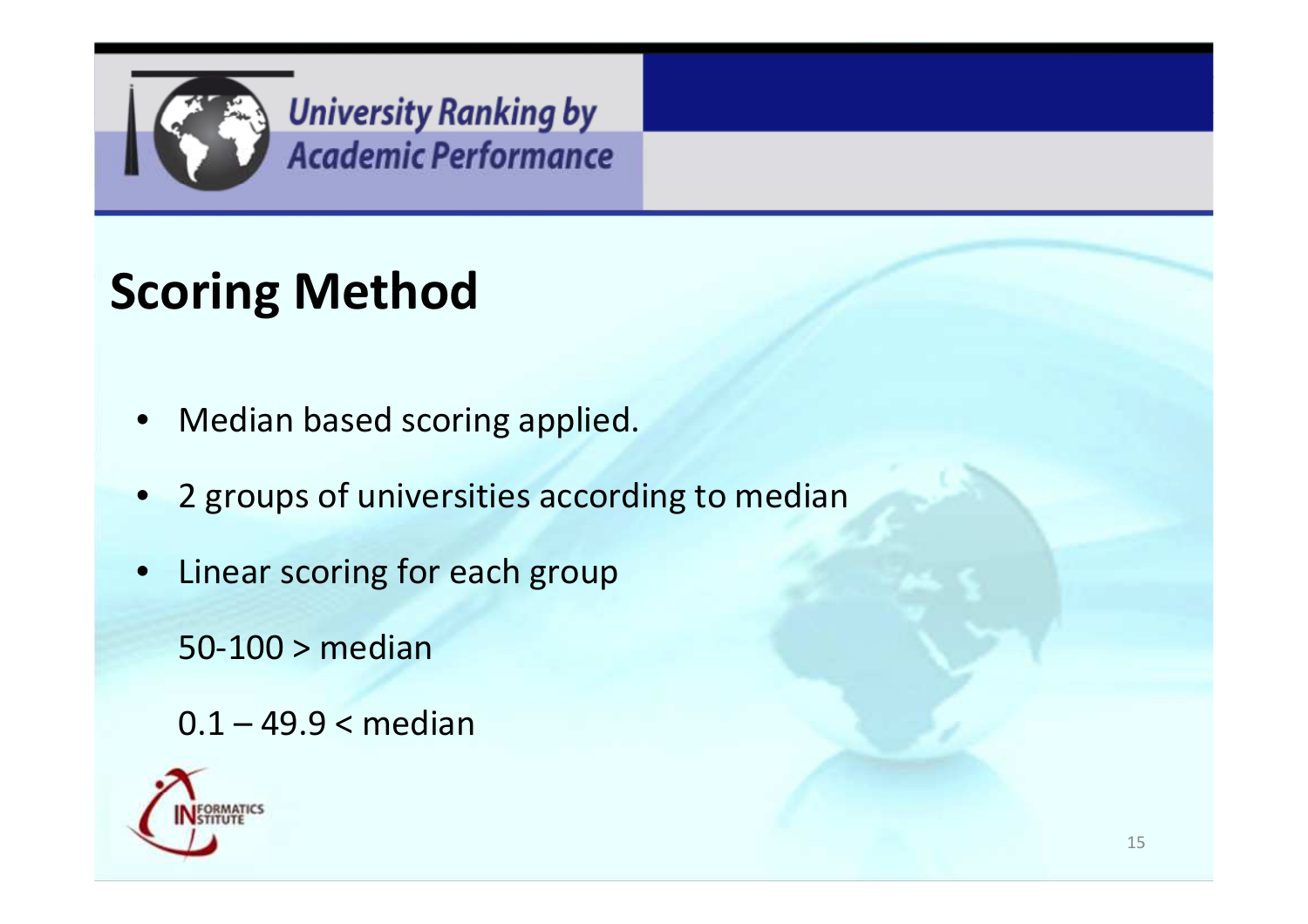

#### **URAP – TR Results**

- $\bullet$ 125 universities in Turkey
- $\bullet$ <sup>7</sup> categories

| Category                               | Number of Univ. |
|----------------------------------------|-----------------|
| Universities founded before 2000       | 74              |
| Universities founded after 2000        | 51              |
| Universities with Medical Schools      | 57              |
| Universities without Medical Schools   | 68              |
| <b>State Universities</b>              | 96              |
| <b>Private Foundation Universities</b> | 29              |
| <b>Overall List</b>                    | 125             |



#### http://tr.urapcenter.org/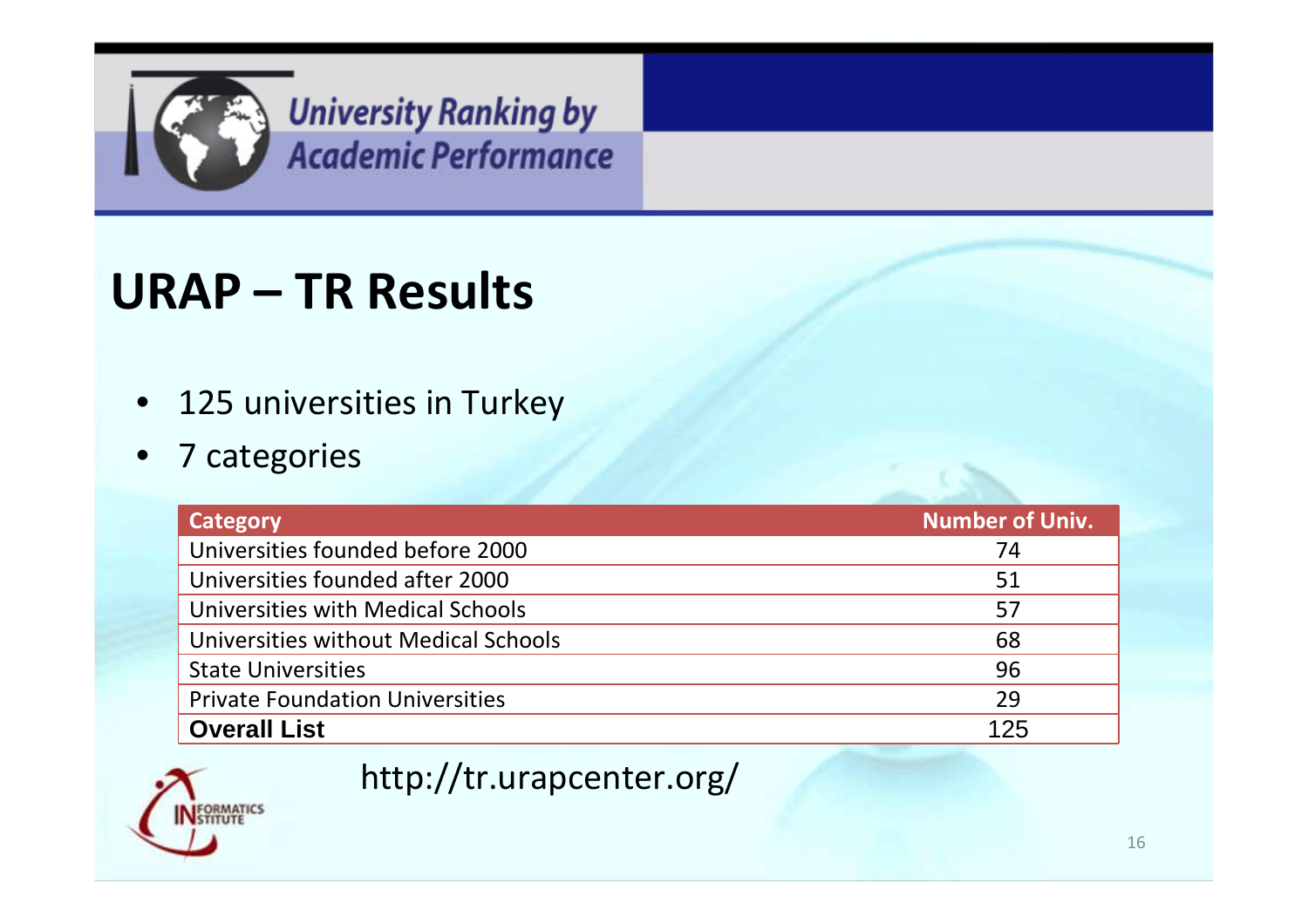

#### **URAP – TR Results**

#### • Top 5 Universities – Overall Score

| <b>Rank</b> | <b>University</b>     | <b>Article</b><br><b>Score</b> | <b>Citation</b><br><b>Score</b> | <b>Publication</b><br><b>Score</b> | <b>Phd</b><br><b>Score</b> | <b>Student</b><br><b>Score</b> | <b>Total</b><br><b>Score</b> |
|-------------|-----------------------|--------------------------------|---------------------------------|------------------------------------|----------------------------|--------------------------------|------------------------------|
|             | HACFTTFPF UNIV        | 144.88                         | 186.46                          | 183.76                             | 176.56                     | 90.23                          | 781.90                       |
| 2           | MIDDLE EAST TECH UNIV | 150.12                         | 182.54                          | 183.87                             | 187.07                     | 68.46                          | 772.05                       |
| 3           | <b>ISTANBUL UNIV</b>  | 146.09                         | 153.63                          | 154.72                             | 200.00                     | 86.10                          | 740.54                       |
| 4           | <b>ANKARA UNIV</b>    | 135.56                         | 146.45                          | 154.30                             | 199.07                     | 86.41                          | 721.79                       |
| 5           | <b>EGE UNIV</b>       | 137.79                         | 150.49                          | 145.43                             | 155.64                     | 88.14                          | 677.50                       |

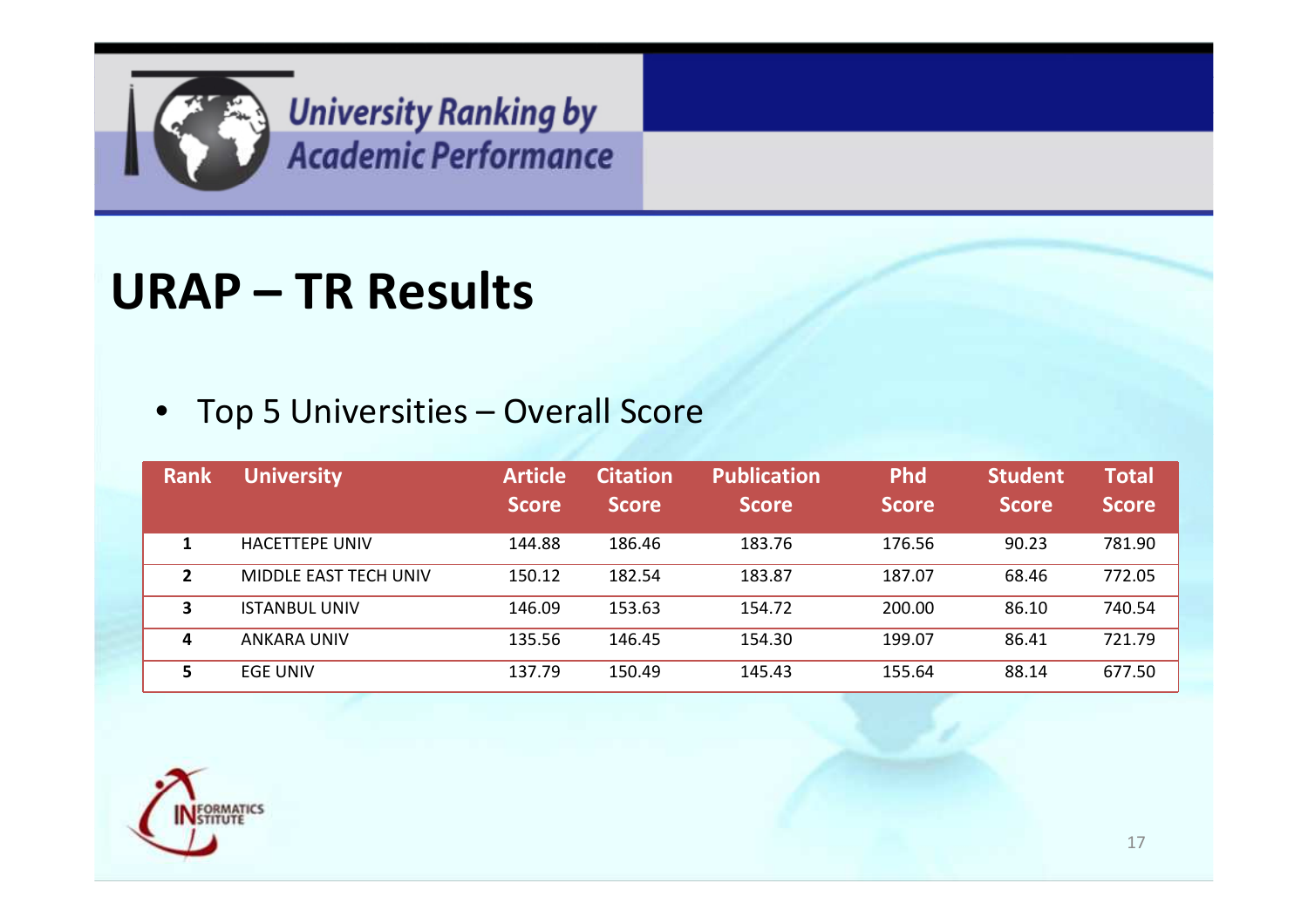

# **Field Based Ranking Study**

#### $\bullet$ 6 Fields

#### – ENG, SOC & AHCI, SCI, MED, LIFE, AGE

| <b>Indicators</b>                          | <b>Aim</b> | <b>Source</b> | Weight (%) | <b>Description</b>                                                                                          |
|--------------------------------------------|------------|---------------|------------|-------------------------------------------------------------------------------------------------------------|
| <b>Article Count</b>                       | Research   | <b>ISI</b>    | 35         | The articles published in 2010 (SCI, SSCI<br>and AHCI)                                                      |
| <b>Citation Count</b>                      | Research   | <b>ISI</b>    | 25         | The total number of citations received in<br>2010 for the articles published in 2006-<br>2010               |
| <b>Total Document</b>                      | Research   | ISI.          | 25         | The total number of publications<br>indexed in Web of Knowledge in 2006 -<br>2010                           |
| <b>Cumulative Journal</b><br><b>Impact</b> | Research   | <b>ISI</b>    | 15         | Aggregated impact factors of journals in<br>which a university published articles<br>between 2006 and 2010. |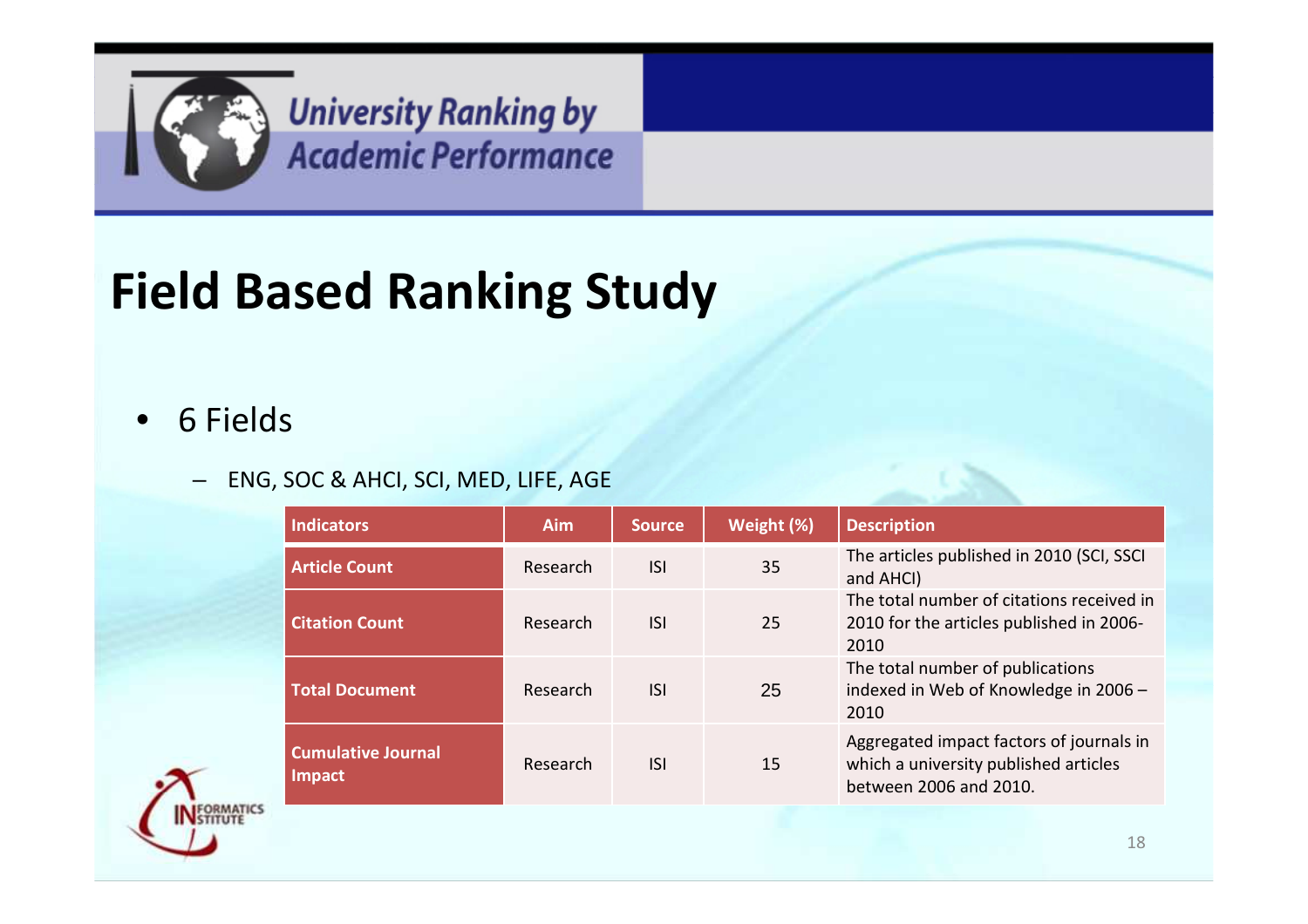

### **Studies Going on…**

- $\bullet$ Field, Subject and Department Based Studies
- •Development of new indicators
- •New Universities
- $\bullet$ New Categories (such as location, budget)